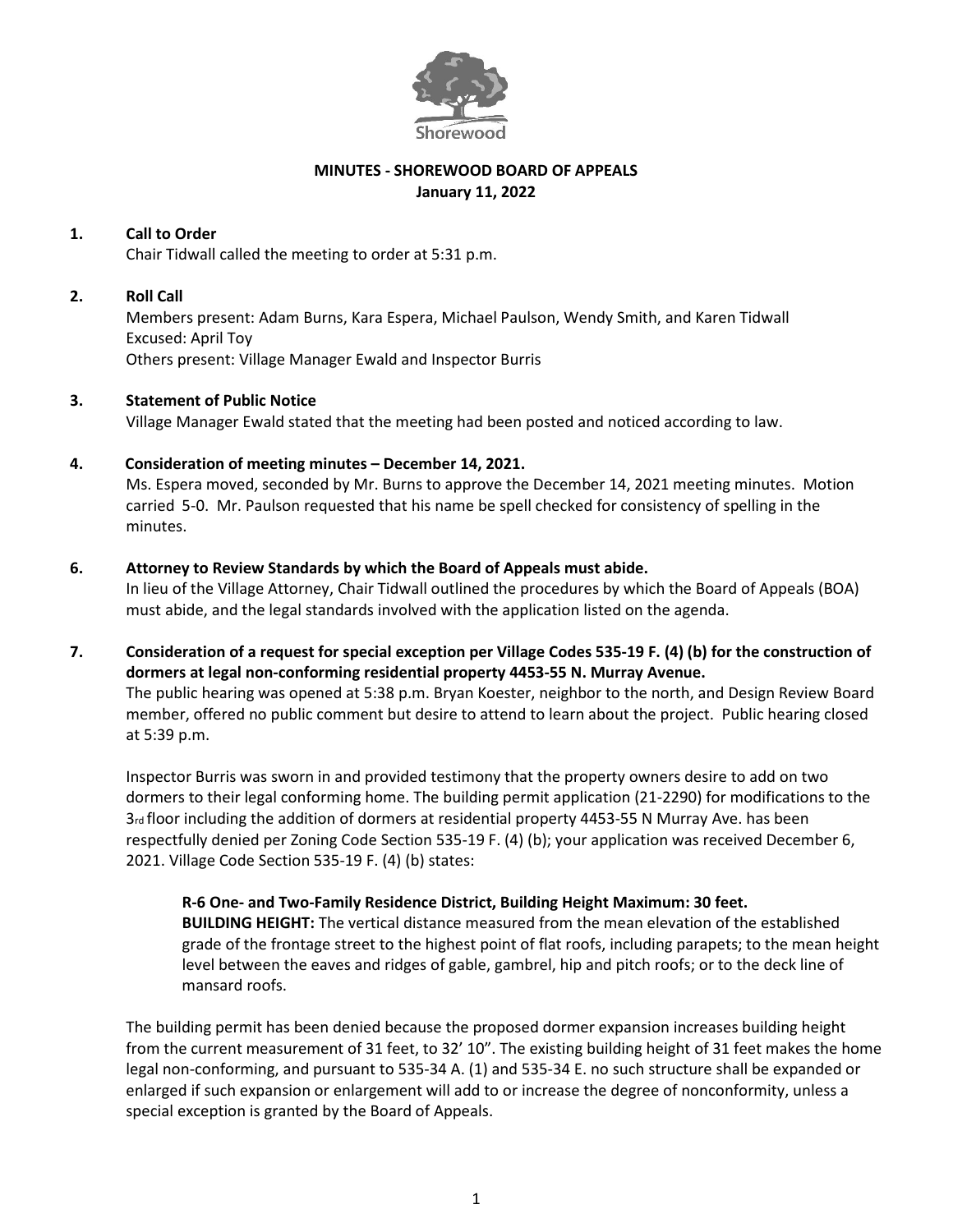Ms. Smith requested the Inspector provide information on the conformity or non-conformity of the neighboring properties. Burris noted that there are likely other homes that are legal nonconforming, as many of the homes were built on hills. The height of homes is challenging to assess because the benchmark for height is taken from the street and many of the properties are significantly setback from the street.

Mr. Shea was sworn in and spoke on behalf of the applicant. This is a duplex property. The owners and their family will be living on the second floor and need to expand into the third floor for purposes of adding another bedroom and bath. It was noted that this was the only way to add additional room to the second upper unit. Mr. Paulson noted that the front elevation roof pitch will run north-south, while most of the neighboring roof lines run east-west. Mr. Paulson inquired if the change in direction of roof line will have a negative impact on property values and character of the neighborhood? Mr. Shea noted that even at this height, it will be similar in height to a neighboring home. The improvements to the home will balance with additional room on the third floor.

Ms. Roehl was sworn in and desires the gable roof to match the same angles of the neighbors to the front and side. She appreciates the scale and perception from the street which is why the dormer is set back a distance from the front elevation. The height allows the peaks to have a similar angle. Chair Tidwall requested Ms. Roehl comment on whether she has any concerns regarding the impact of the style of home from the street. Ms. Roehl noted that the varying styles, depths from the street and landscaping around each home on their block. They did meet their neighbors to the south, and they did not have plans at that time, so they have not yet been shared with them. She does not believe there will be a hardship for adjacent neighbors, as an entire third story is only adding two large dormers. They are paying careful attention to what it will look like, and the design being reviewed will meet that need. Increasing the nonconformity increases the design characteristics of the home and respects the adjacent buildings with a softer touch. The applicant prefers the look of the dormers as opposed to a flat roof. It also decreases the mass of the home that could be perceived from the street elevation. The applicants believe the value of the home will increase and support increased neighborhood values.

Bryan Koester noted that the dormer looked large and presumed it would have been along the southern portion of the roof line, but he only had a few moments to look at the proposed design. He resides north of the applicant's property. Testimony concluded at 6:17 p.m.

Mr. Paulson moved, seconded by Chair Tidwall that the special exception per Village Codes 535-19 F. (4) (b) for the construction of dormers at legal non-conforming residential property 4453-55 N. Murray Avenue be granted.

Mr. Paulson noted the perceived scale of the addition on the plans and impact on the neighbors. The record and the testimony of the applicant provides their opinions and do seem to indicate that the larger perception; however, it this perception would not be seen as such from the street. While a legitimate concern, it is not a strong enough concern that the additional dormers would overwhelm the neighborhood. There are varying styles and sizes of homes in the neighborhood; more significantly varying than other residential blocks. The record also shows that the improvements will have a positive impact on the applicant's property and neighboring properties. Therefore, the granting would serve the public interest and preserve the property interest of both the property and neighboring properties. He believes the application meets the requirement for a special exception. Chair Tidwall echoed Mr. Paulson's comments. Mr. Burns noted that the only reservations he has is whether the dormer aesthetically fits with the other homes in the neighborhood and that is a concern better addressed by the Design Review Board; otherwise, the application supports a special exception, allowing the Design Review Board to discuss the design at a future date. Chair Tidwall left the meeting at 6:25 p.m. due to technical issues and the group paused to allow her time to reconnect. Chair Tidwall joined the meeting again at 6:31 p.m. and restated the motion. Motion carried 5-0 by roll call vote.